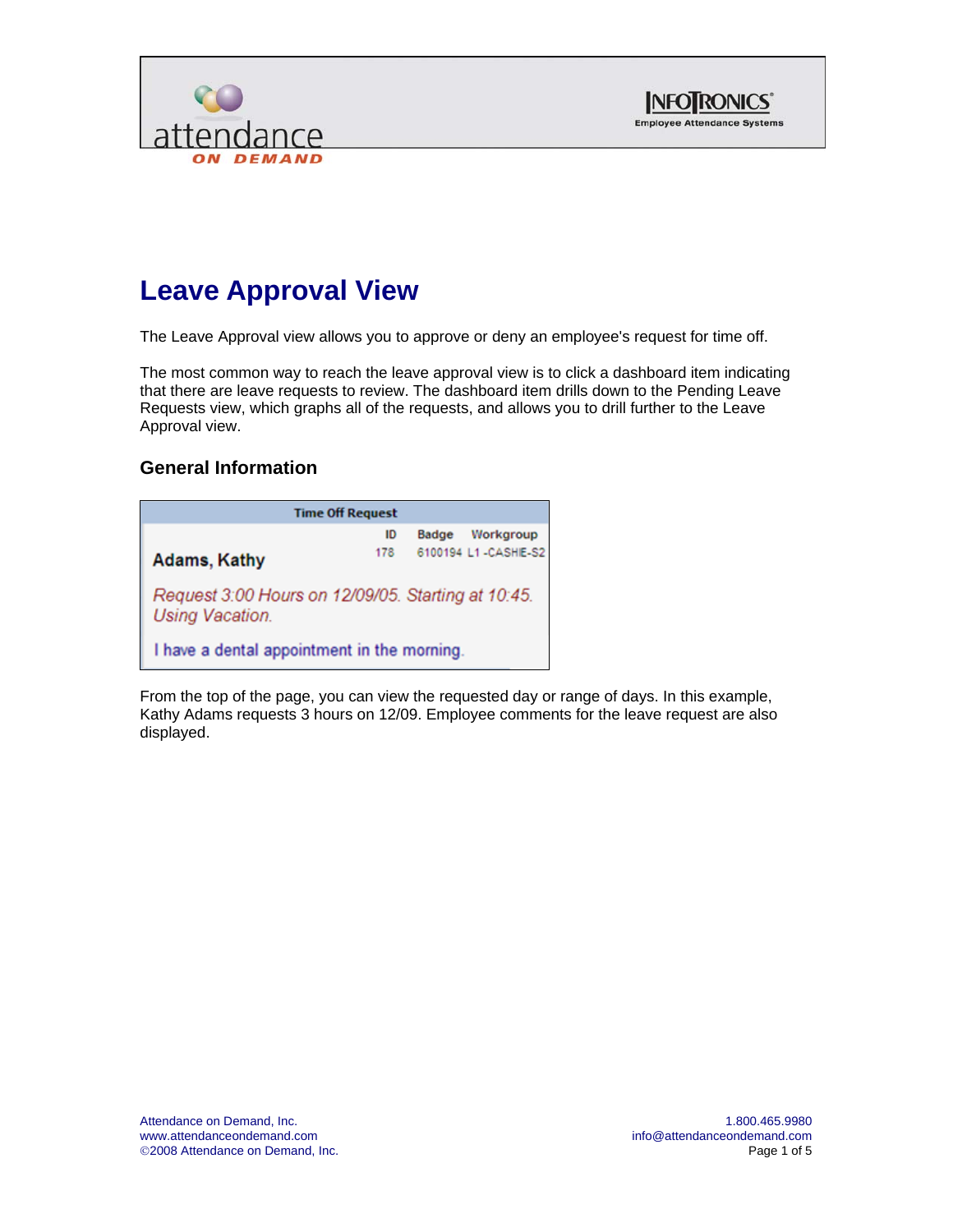



## **Benefit Balances**

| <b>Employee</b>  | Adams, Kathy              | $\checkmark$                                | Return to List                     |                                              |                                                    |                      |    |    |     |            |    |     |
|------------------|---------------------------|---------------------------------------------|------------------------------------|----------------------------------------------|----------------------------------------------------|----------------------|----|----|-----|------------|----|-----|
|                  |                           |                                             |                                    |                                              |                                                    |                      |    |    |     |            |    |     |
| <b>Options</b>   |                           |                                             | <b>Time Off Request</b>            |                                              |                                                    | Mo Tu We Th Fr Sa Su |    |    |     |            |    |     |
| <b>Approve</b>   |                           |                                             |                                    | ID<br>178                                    | Badge<br>Workgroup<br>6100194 L1-CASHIE-S2         | Nov<br>28            | 29 | 30 | Dec |            | 3  |     |
|                  | Adams, Kathy              |                                             |                                    |                                              |                                                    |                      |    |    |     | <b>Dec</b> |    |     |
| Deny             |                           |                                             |                                    |                                              |                                                    | 5                    | 6  | 7  | 8   | 9          | 10 | 11  |
|                  |                           |                                             |                                    |                                              | Request 3:00 Hours on 12/09/05. Starting at 10:45. | 12                   | 13 | 14 | 15  | 16         | 17 | 18  |
| Change           | Using Vacation.           |                                             |                                    |                                              |                                                    |                      |    |    |     |            |    |     |
|                  |                           |                                             |                                    |                                              |                                                    | 19                   | 20 | 21 | 22  | 23         | 24 | 25  |
| Remove           |                           | I have a dental appointment in the morning. |                                    |                                              |                                                    | 26                   | 27 | 28 | 29  | 30         | 31 | Jan |
|                  |                           | <b>Benefit Balances</b>                     |                                    |                                              |                                                    |                      |    |    |     |            |    |     |
| <b>Benefit</b>   | Current<br><b>Balance</b> | Projected<br>Use                            | <b>Existing</b><br><b>Requests</b> | Projected<br><b>Future</b><br><b>Balance</b> | Projected<br><b>New Ending</b><br><b>Balance</b>   |                      |    |    |     |            |    |     |
| Vacation         | 0:00                      | 0:00                                        | 0:00                               | 0:00                                         | $-3:00$                                            |                      |    |    |     |            |    |     |
| <b>Sick</b>      | 0:00                      | 0:00                                        | 0:00                               | 0:00                                         | 0:00                                               |                      |    |    |     |            |    |     |
| Personal         | 0:00                      | 0:00                                        | 0:00                               | 0:00                                         | 0:00                                               |                      |    |    |     |            |    |     |
| <b>Jury Duty</b> | 0:00                      | 0:00                                        | 0:00                               | 0:00                                         | 0:00                                               |                      |    |    |     |            |    |     |
| Bryment 1        | 0:00                      | 0:00                                        | 0:00                               | 0:00                                         | 0:00                                               |                      |    |    |     |            |    |     |
| Bryment 2        | 0:00                      | 0:00                                        | 0:00                               | 0:00                                         | 0:00                                               |                      |    |    |     |            |    |     |
| Holiday          | 0:00                      | 0:00                                        | 0:00                               | 0:00                                         | 0:00                                               |                      |    |    |     |            |    |     |
| Vac Adv.         | 0:00                      | 0:00                                        | 0:00                               | 0:00                                         | 0:00                                               |                      |    |    |     |            |    |     |
| <b>FMLA</b>      | 0:00                      | 0:00                                        | 0:00                               | 0:00                                         | 0:00                                               |                      |    |    |     |            |    |     |

Before processing the leave request, you can review employee benefit balances. The employee's benefit balances and other statistics are available in the Benefit Balances table.

- Benefit- the name of the benefit bank
- Current Balance- the amount of leave time the employee has in the benefit bank
- Projected Use- the amount of leave time that would be used in this request
- Existing Requests- additional amounts of requested leave time
- Projected Future Balance- the amount of leave time left in the benefit bank if you deny the request
- Projected New Ending Balance- the amount of leave time left in the benefit bank if you approve the request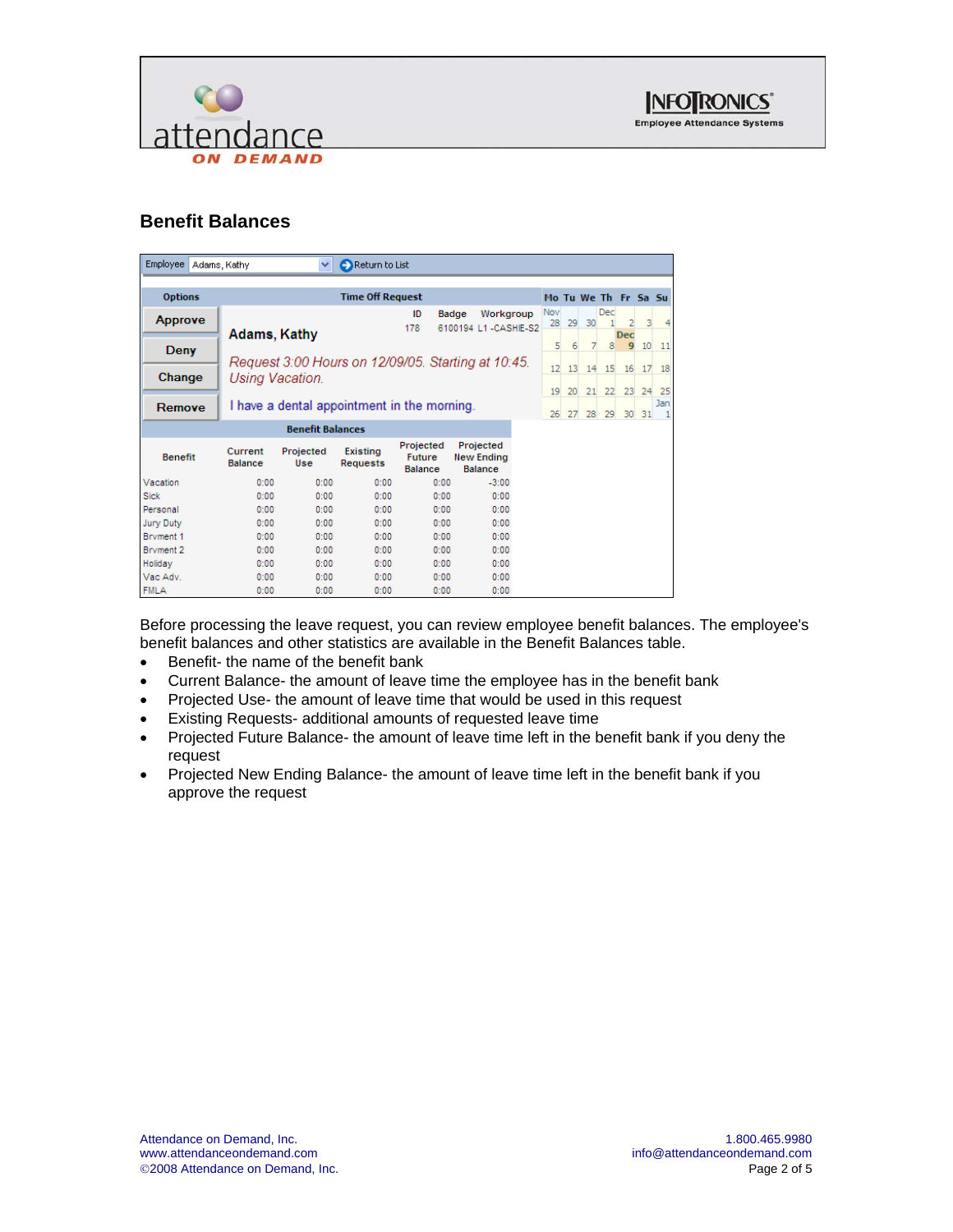



Based on your configuration, your benefit balances may look different in another type of leave approval view, displaying:

- The current benefit balance with the current date to the left.
- Previous addressed and unaddressed requests in the middle area.
- The amount of previous approved requests (the total hours for all absence planned schedules using the selected benefit from the current date until the last known time off request, or one year from now, whichever is later) and the projected balance (the current balance reduced by the previously approved amount).

| Employee Thibideau, Johnathan    |                                | Return to List                                                                                                                 |            |              |                        |                 |                         |          |                      |                                  |                  |                |                               |
|----------------------------------|--------------------------------|--------------------------------------------------------------------------------------------------------------------------------|------------|--------------|------------------------|-----------------|-------------------------|----------|----------------------|----------------------------------|------------------|----------------|-------------------------------|
| <b>Options</b>                   |                                | <b>Time Off Request</b>                                                                                                        |            |              |                        |                 |                         |          | Mo Tu We Th Fr Sa Su |                                  |                  |                |                               |
| <b>Approve</b>                   | Thibideau, Johnathan           |                                                                                                                                | ID<br>1234 | <b>Badge</b> | Workgroup<br>Nas-01-S1 |                 | Dec<br>19<br><b>Dec</b> | 20       |                      | 21 22 23 24 25                   |                  |                | Jan                           |
| <b>Deny</b>                      |                                |                                                                                                                                |            |              |                        |                 | 26                      | 27       |                      | 28 29 30 31                      |                  |                |                               |
| Change                           | Dec-26 05. Using Sick.         | Request 8:00 Hours from Mon Dec-26 05 to Mon                                                                                   |            |              |                        |                 | $\overline{2}$          | 3.       | 4                    | -5                               | 6                | $\overline{7}$ | 8                             |
| Remove                           | <b>Family Time</b>             |                                                                                                                                |            |              |                        |                 | 9<br>16                 | 10<br>17 |                      | 11 12 13 14 15<br>18 19 20 21 22 |                  |                |                               |
| <b>Vacation</b>                  | <b>Status</b>                  | Date                                                                                                                           |            |              |                        | <b>Comments</b> |                         |          |                      |                                  |                  |                | <b>Vacation</b>               |
| <b>Current Balance</b><br>216:00 | Approved<br>Approved           | Mon Dec-05 05 Fri Dec-09 05<br>Mon Dec-05 05 Fri Dec-09 05                                                                     |            |              |                        |                 |                         |          |                      |                                  |                  |                | Previously Approved<br>42:30  |
| as of Thu Nov-1705               | Approved<br>Approved           | Mon Dec-05 05 Fri Dec-09 05 Family Trip<br>Mon Dec-05 05 Fri Dec-09 05                                                         |            |              |                        |                 |                         |          |                      |                                  | ٠                |                | Projected                     |
|                                  |                                |                                                                                                                                |            |              |                        |                 |                         |          |                      |                                  |                  |                | 173:30<br>as of Mon Jan-23 06 |
| <b>Sick</b>                      | <b>Status</b>                  | Date                                                                                                                           |            |              |                        | Comments        |                         |          |                      |                                  | $\blacktriangle$ |                | <b>Sick</b>                   |
| <b>Current Balance</b><br>136:00 | Approved<br>Approved<br>Denied | Mon Dec-19 05 Mon Dec-19 05 I will be sick on this date<br>Fri Dec-02 05 Fri Dec-02 05 Sick Day<br>Thu Dec-01 05 Thu Dec-01 05 |            |              |                        |                 |                         |          |                      |                                  |                  |                | Previously Approved<br>8:30   |
| as of Thu Nov-1705               | Approved<br>Pendina            | Thu Dec-0105 Thu Dec-0105 Sick Day<br>Mon Jan-23 06                                                                            | 1:00       |              | Doctor's Appnt         |                 |                         |          |                      |                                  |                  |                | Projected<br>127:30           |
|                                  | Pendina                        | Mon Dec-26 05 Mon Dec-26 05 Family Time                                                                                        |            |              |                        |                 |                         |          |                      |                                  |                  |                | as of Mon Jan-2306            |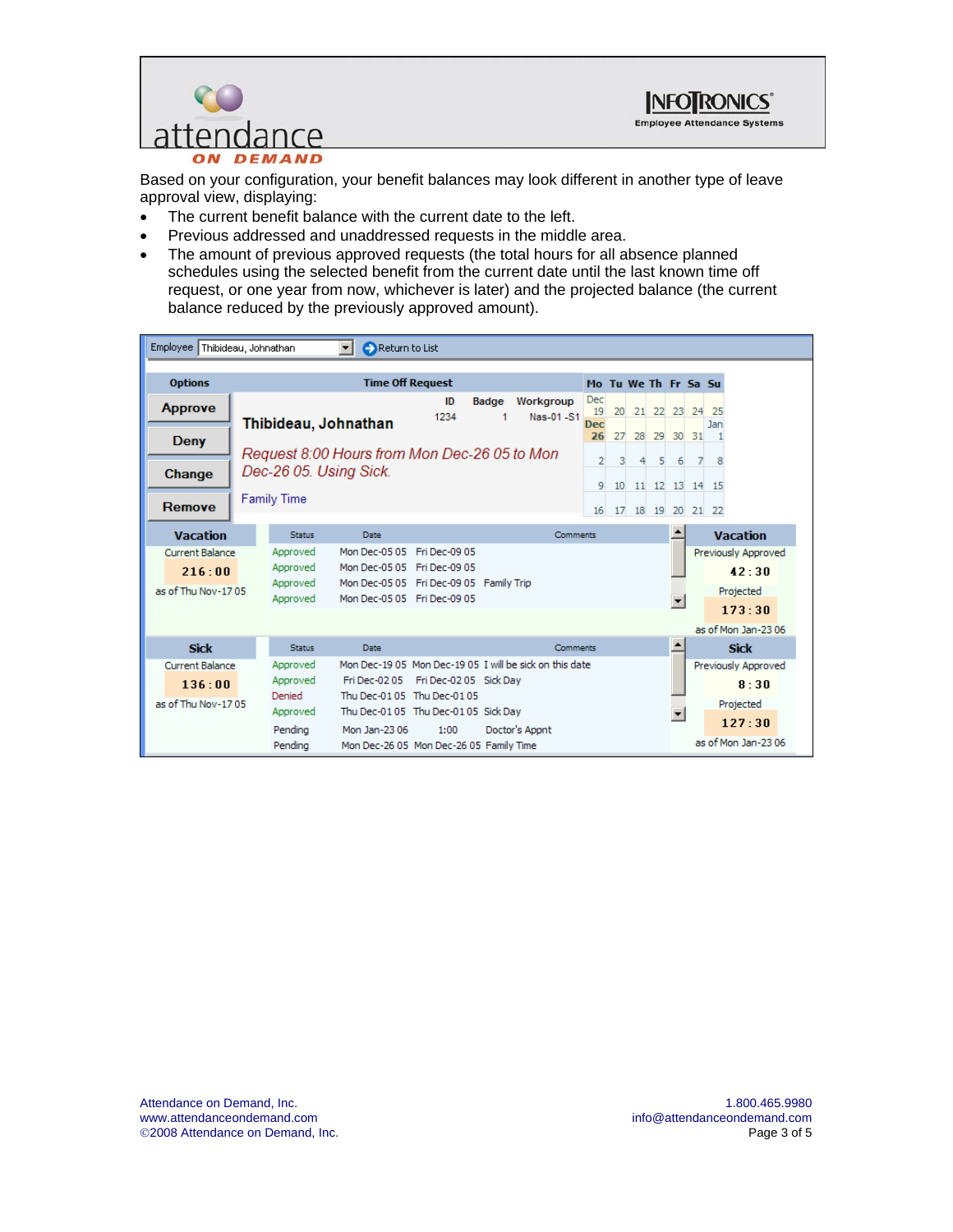



#### **Schedules**



Before processing the leave request, you can review employee schedules. Based on your configuration, you may have the following information:

• Workgroup Statistics - whether or not there are enough employees scheduled for the proposed day off.

| <b>Workgroup Statistics</b> |   |       |  |  |  |  |  |  |
|-----------------------------|---|-------|--|--|--|--|--|--|
| <b>Schedules</b>            |   | Hours |  |  |  |  |  |  |
| Normal                      | я | 40:00 |  |  |  |  |  |  |
| Absent                      |   | 0.00  |  |  |  |  |  |  |

• Scheduled Absences- whether other employees are scheduled to be off for that day or date range

| <b>Scheduled Absences</b>  |  |  |  |  |  |  |  |  |  |
|----------------------------|--|--|--|--|--|--|--|--|--|
| Mclaughlin,  8:00 Vacation |  |  |  |  |  |  |  |  |  |
| Monastra, D 8:00 Vacation  |  |  |  |  |  |  |  |  |  |

• Also Requesting Time Off- whether other employees have pending leave requests for that day.

| <b>Also Requesting Time</b><br>Off  |                 |
|-------------------------------------|-----------------|
| Employee<br>Thibideau,<br>Johnathan | Type<br>Pendina |

If the employee doesn't have schedules on a specific date, the "Currently Unscheduled" message is displayed for that day.